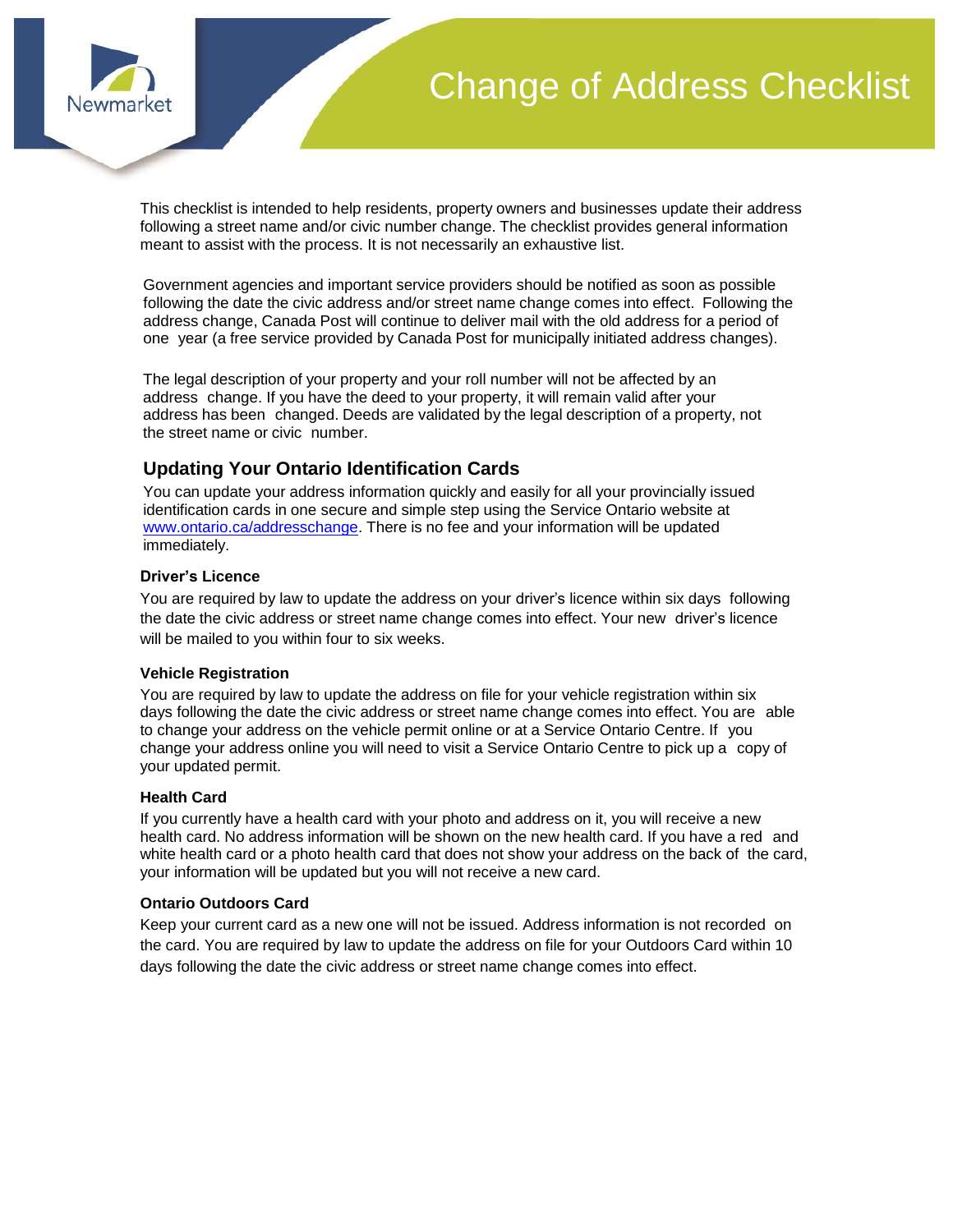# **Updating Your Government of Canada Information**

# **Passport**

A change of address does not invalidate a passport. If you have filled in the address information on page 4, please cross out the old address and write the new one in the space above the old address. Do not use correction fluid. If the space is insufficient, write the new information on a separate piece of paper and insert it into the passport. For information, please visit Passport Canada's website at www.ppt.gc.ca and enter "change of address" in the search option on the website.

# **Canada Revenue Agency**

It is important to notify Revenue Canada with your new address for tax return purposes and in order to avoid any disruption to benefit payments you may be receiving. If you have registered with My Account, you can update your address online. If not, you have to update your address information by telephone or mail. For more information, please visit the Canada Revenue Agency website at www.cra-arc.gc.ca and enter "change of address" in the search option on the website.

# **Canada Pension Plan, Old Age Security and Employment Insurance**

If you receive a Canada Pension Plan, old age security benefits, or employment insurance, you should change your address with Service Canada to ensure you continue to receive your benefits on time. Please visit Service Canada's website at www.servicecanada.gc.ca for information on how to update your address information online, by telephone, by mail or in person.

# **Updating Other Services and Important Contacts**

# **Canada Post**

No action is required of you. The Town will coordinate the address change with Canada Post.

# **Town of Newmarket Utilities and Property Taxes**

No action is required of you. The changes will be looked after by the Town of Newmarket.

# **Enbridge Natural Gas**

Your change will be circulated to Enbridge by the Town. You should confirm the change by calling 1-877-362-7434 between 8:00 a.m. and 6:00 p.m., Monday to Friday.

# **Newmarket Hydro**

Your change will be circulated to Newmarket Hydro by the Town.

# **Bank(s) and Credit Card(s)**

Your banking and credit card providers should be notified as soon as possible following the date the civic address or street name change comes into effect. In most cases, this can be done online.

# **Telephone, Mobile, Cable, Satellite and Internet Providers**

Update your contact information through the provider's website, or by calling their customer service department. The following is a list of some service providers:

Bell Canada: [www.support.bell.ca,](http://www.support.bell.ca/) 310-BELL (2355)